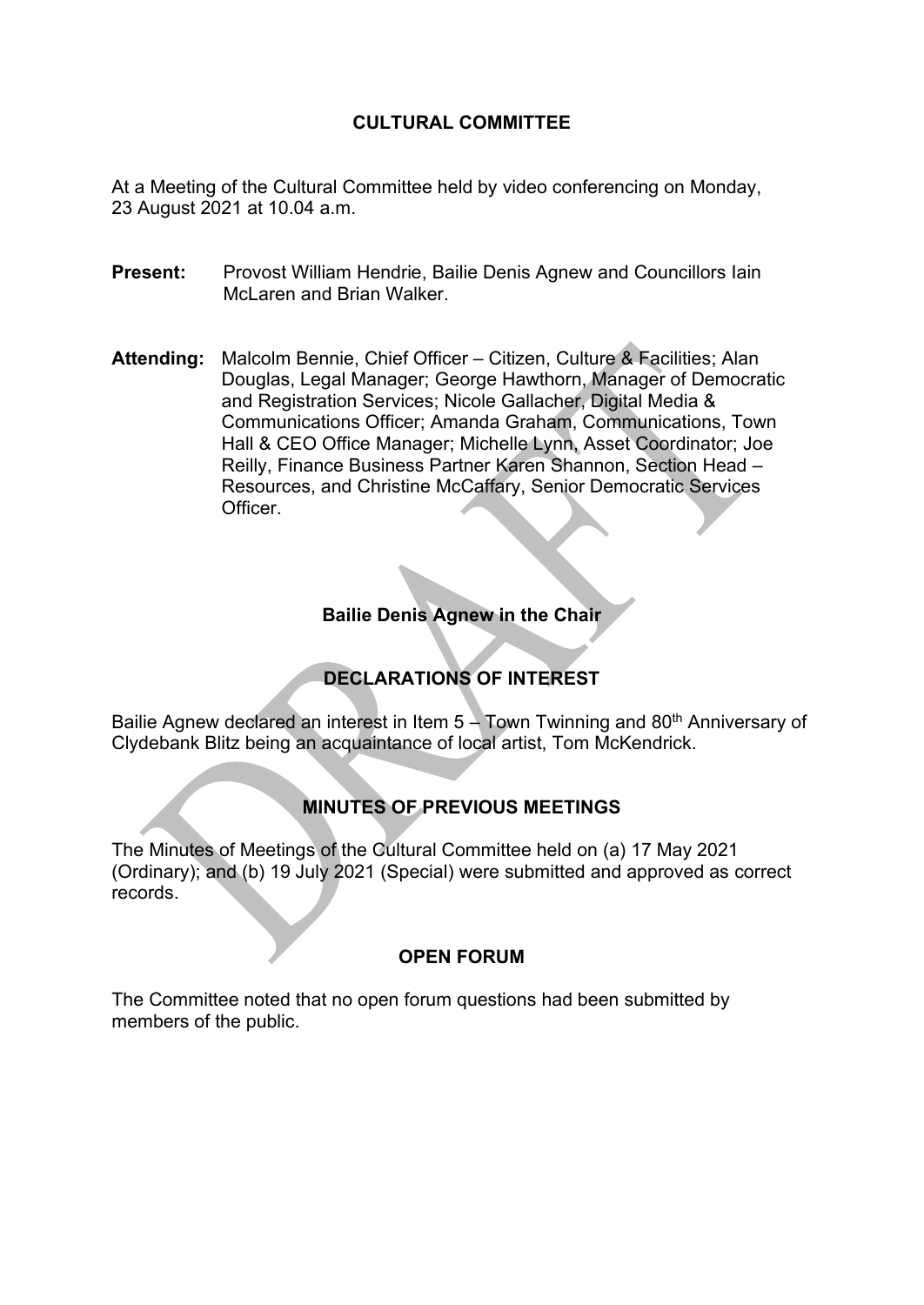#### **TOWN TWINNING AND 80TH ANNIVERSARY OF THE CLYDEBANK BLITZ – UPDATE**

A report was submitted by the Chief Officer – Regulatory & Regeneration providing an update on Town Twinning and the  $80^{th}$  Anniversary of the Clydebank Blitz.

Having heard the Manager of Democratic and Registration Services in further explanation the Committee agreed:-

- (1) to note that the planned trip to meet of the Mayor of Letterkenny to discuss the friendship agreement was still scheduled to take place this financial year at a cost £500 from the Cultural Fund;
- (2) that officers consider the erection of signs at each end of the authority recognising the friendship agreement with Letterkenny;
- (2) to authorise the Manager of Democratic and Registration Services, in consultation with the Convener, to arrange a meeting with the Mayor of Gdynia to progress the friendship link and agree the way forward;
- (3) to note the progress being made in respect of the arrangements to commemorate the 80th Anniversary of the Clydebank Blitz; and
- (4) that officers discuss with Tom McKendrick the possibility of him recreating his Blitz Exhibition in the Garden Gallery at Clydebank Town Hall.

# **CLYDEBANK TOWN HALL REDEVELOPMENT UPDATE**

A report was submitted by the Chief Officer – Citizen, Culture & Facilities providing an update on the Clydebank Town Hall Redevelopment scope of works and seeking an uplift in the budget allocation to enable delivery against this expanded scope.

After discussion and having heard the Chief Officer –Citizen, Culture & Facilities in further explanation of the report, the Committee agreed:-

- (1) To note the update at 2.1 (bullet point 1) of the report;
- (2) not to approve the additional £204,636 from the Cultural Capital Fund at present;
- (3) that a report will come to a future Cultural Committee meeting examining options to move away from a commercially focussed venue;
- (4) not to accept the concept design for the new gallery café area as is currently proposed, but to proceed with an amended design of the booth area which will form a gallery space to house the Scottish Colourists display;